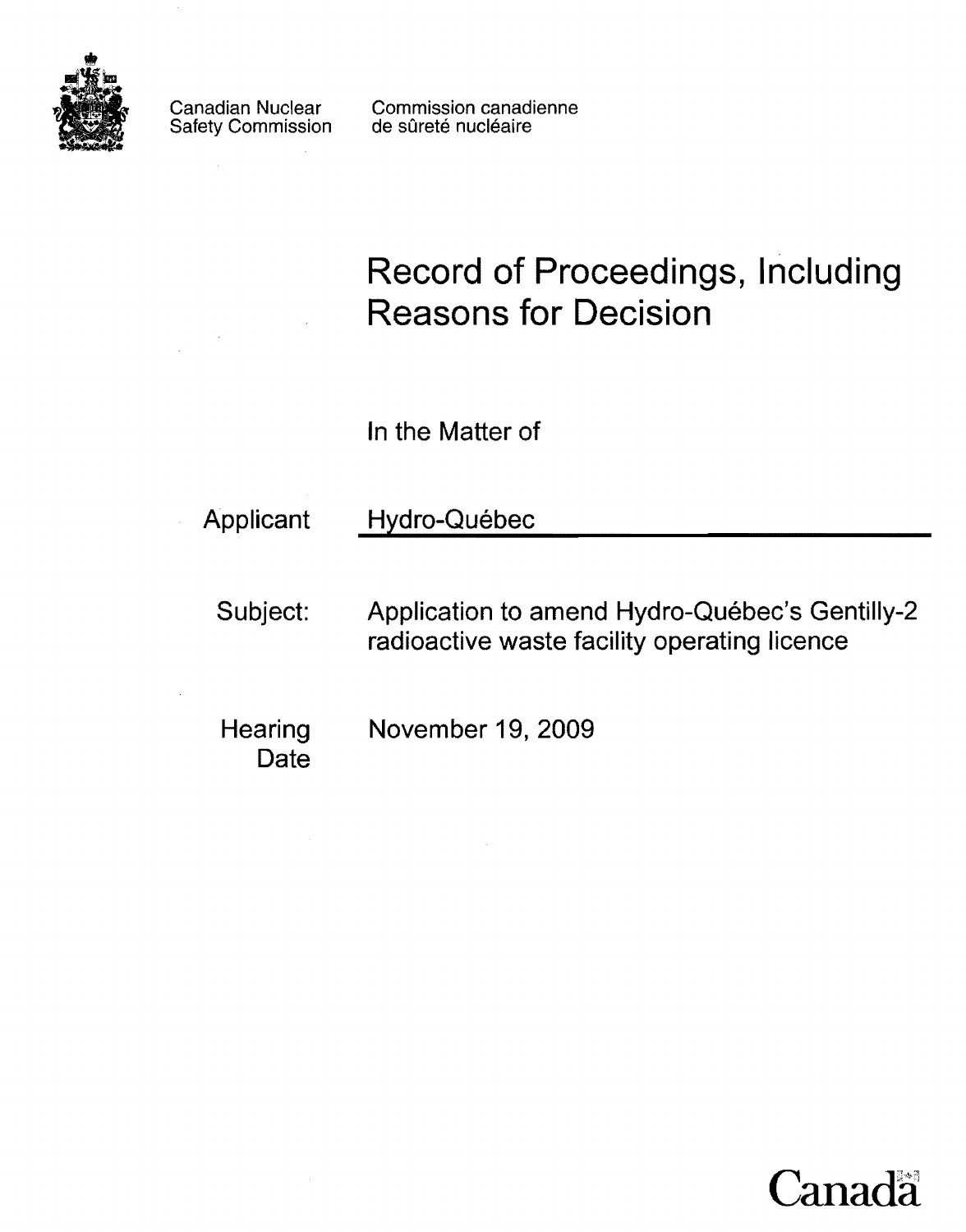# **RECORD OF PROCEEDINGS**

| Applicant:                                | Hydro-Québec                                                                                   |
|-------------------------------------------|------------------------------------------------------------------------------------------------|
| Address:                                  | 4900 Bécancour Blvd., Gentilly, Bécancour, Quebec<br>G9H 3X3                                   |
| Purpose:                                  | Application to amend Hydro-Québec's Gentilly-2<br>radioactive waste facility operating licence |
| Application received:                     | January 28, 2009 and May 19, 2009                                                              |
| Date of hearing:                          | November 19, 2009                                                                              |
| Location:                                 | Canadian Nuclear Safety Commission (CNSC)<br>280 Slater Street, 12th floor, Ottawa, Ontario    |
| Members present:                          | M. Binder, Chair                                                                               |
| Secretary:<br><b>Recording Secretary:</b> | K. McGee<br>P. Reinhardt                                                                       |

**Decision: amended**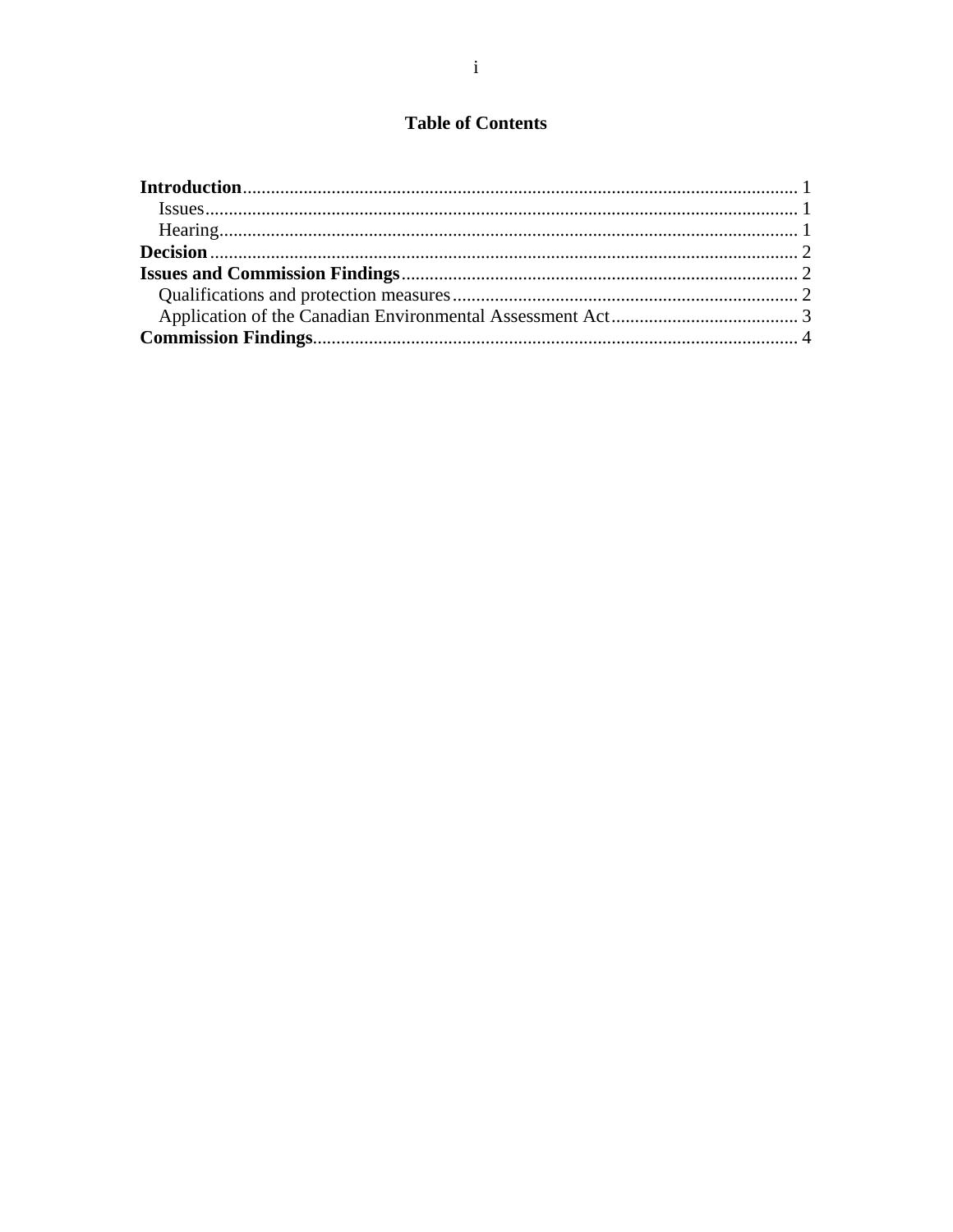#### **Introduction**

- <span id="page-3-0"></span>[1](#page-3-1). Hydro-Québec has applied to the Canadian Nuclear Safety Commission<sup>1</sup> (CNSC) for an amendment to its Gentilly-2 radioactive waste facility operating licence, WFOL 319.02/2009. The current licence expires on December 31, 2009.
- 2. The Gentilly-2 radioactive waste facility is located within the exclusion zone of the Gentilly-2 Nuclear Generating Station. The Gentilly nuclear complex includes, among other things, the Gentilly-2 nuclear power reactor and the associated building, as well as the radioactive waste facility. It is located east of the Bécancour industrial and harbour park on the south shore of the St. Lawrence River, approximately 15 kilometres southeast of Trois-Rivières, Quebec.
- 3. Hydro-Québec is asking that the validity of the WFOL be extended by twelve months, to December 31, 2010, the same date the Gentilly-2 power reactor operating licence (PROL), PROL 10.02/2010, expires. This amendment, if authorized, would enable the Commission to study the application for renewal of both licences at the same hearing and possibly combine them. Hydro-Québec is also asking that a paragraph be added to section 2.1 of the current WFOL and that a reference in its Appendix B be updated.

#### **Issues**

- 4. In considering the application, the Commission was required to decide, in accordance with subsection [2](#page-3-2)4(4) of the *Nuclear Safety and Control Act*<sup>2</sup> (NSCA):
	- a. whether Hydro-Québec is qualified to carry on the activities that the amended licence would authorize; and
	- b. whether, in carrying on those activities, Hydro-Québec would take the steps required to protect the environment, safeguard the health and safety of persons, maintain national security and fulfill the international obligations Canada has agreed to.

## **Hearing**

1

5. Pursuant to section 22 of the NSCA, the President of the Commission established a Panel of the Commission to review Hydro-Québec's application.

<span id="page-3-2"></span><span id="page-3-1"></span><sup>&</sup>lt;sup>1</sup> The Canadian Nuclear Safety Commission appears as the "CNSC" when reference is made to the organization and its staff in general and as the "Commission" when referring to the tribunal component.  $2$  S.C. 1997, c. 9.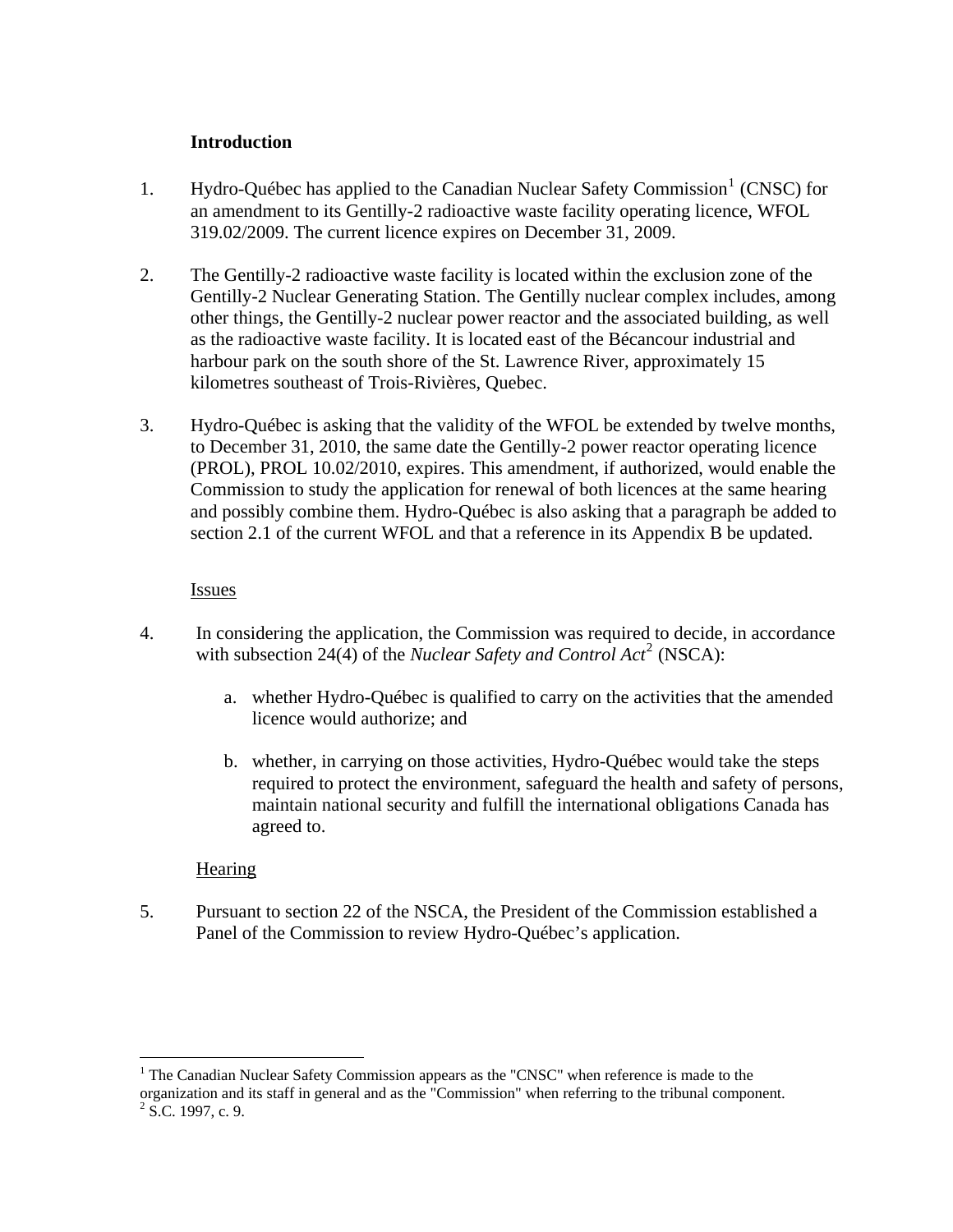<span id="page-4-0"></span>7. When setting out the process to be followed for the hearing, the Commission, through a standing panel on procedural matters, determined that a public hearing did not have to be held on the matter. A panel of one Commission member chaired the hearing and reviewed the written submissions.

## **Decision**

8. After giving the matter due consideration, the Commission concluded that Hydro-Québec is qualified to carry on the activities that the amended licence would authorize, and that, in so doing, it would make take the steps required to protect the environment, safeguard the health and safety of persons, maintain national security and fulfill the international obligations which Canada has agreed to.

Therefore, pursuant to section 7 of the *Nuclear Safety and Control Act*, the Commission amends the Gentilly-2 radioactive waste facility operating licence (WFOL), WFOL-W4-319.02/2009. The amended licence, WFOL-W4- 319.00/2010, shall remain valid until December 31, 2010.

#### **Issues and Commission Findings**

Qualifications and protection measures

- 9. Hydro-Québec asks that the following amendments be approved:
	- 1. extension of the validity of the current licence by twelve months, to wit, until December 31, 2010;
	- 2. addition of the following paragraph to section 2.1 of the current licence: "Amendment of the licence is not required prior to the implementation by the licensee of a proposed change to a document listed in Appendix B that has been approved in writing by the Commission or a person authorized by the Commission. An approved change is deemed to be part of the licence."; and
	- 3. replacement of the reference to Document 3 of Appendix B of the WFOL, entitled "Hydro-Québec, Centrale nucléaire de Gentilly-2, « Programme de radioprotection », DR-46, révision 0, 10 mars 2003," with an up-to-date version of that document.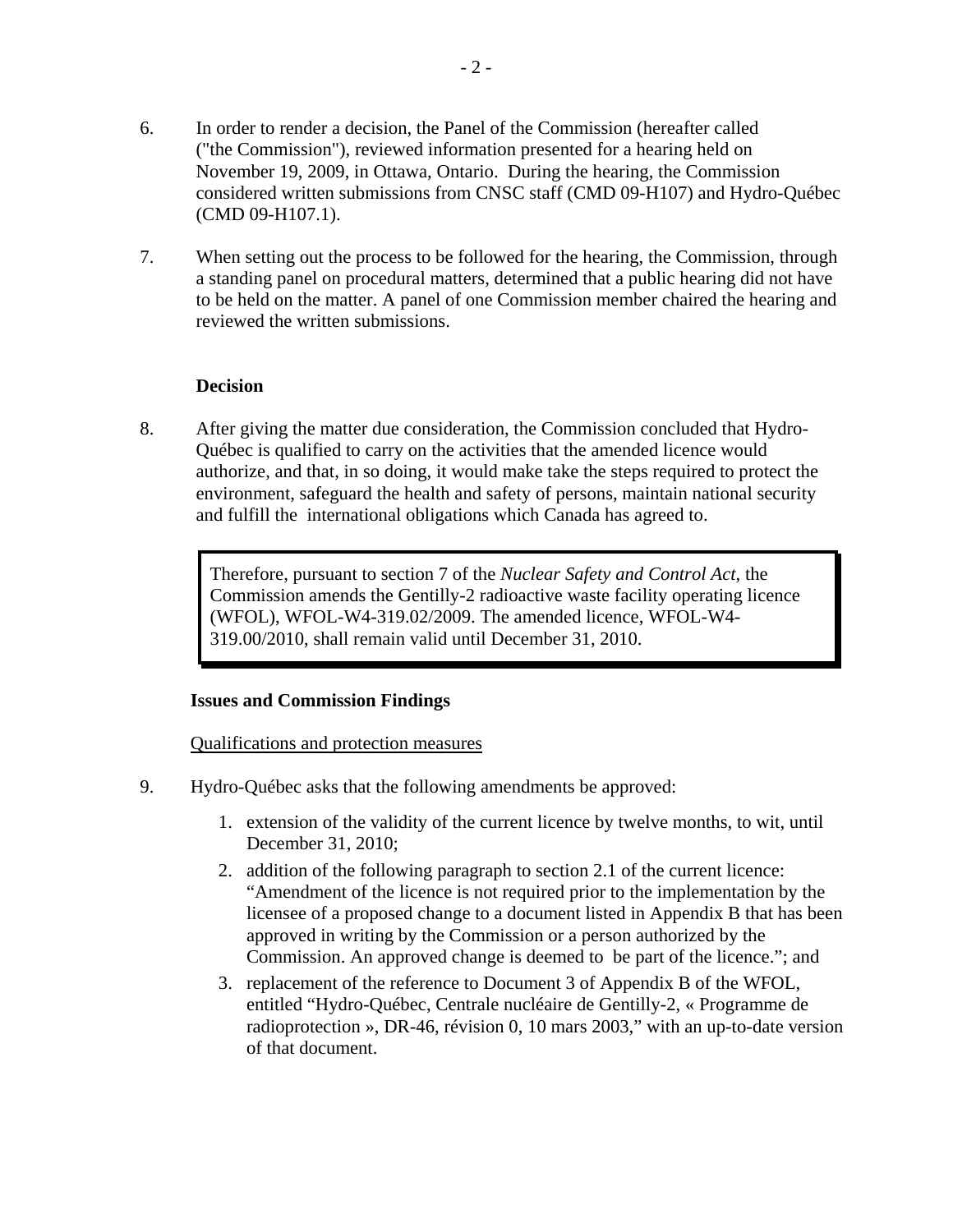- <span id="page-5-0"></span>10. CNSC staff has reviewed Hydro-Québec's submission and agrees with the application for extension of its radioactive waste facility operating licence to December 31, 2010, since the Gentilly-2 power reactor operating licence (PROL), PROL 10.02/2010, expires on that date. CNSC staff believes that, authorization of this amendment will be beneficial, in that the application for amendment of the licence for all Class I nuclear facilities would be presented at the same hearing, eliminating the need for separate public hearings for the renewal of the WFOL and PROL on different dates.. Moreover, Hydro-Québec plans to take this time to analyze the possibility and benefits of integrating the WFOL into the PROL and submitting a single application for renewal of the licences held by Hydro-Québec in 2010.
- 11. Hydro-Québec's request also calls for the addition of the following paragraph to Condition 2.1 of the current licence: "Amendment of the licence is not required prior to the implementation by the licensee of a proposed change to a document listed in Appendix B that has been approved in writing by the Commission or a person authorized by the Commission. An approved change is deemed to be part of the licence." CNSC staff is of the opinion that this addition will enable Hydro-Québec to implement new provisions approved by the Commission and included in one of the documents in Appendix B of the WFOL, even before the reference to that document has been amended in the licence. Addition of the paragraph will allow for faster implementation of new provisions authorized by the Commission.
- 12. Finally, Hydro-Québec requests that the reference to Document 3 in Appendix B of the WFOL, entitled "Hydro-Québec, Centrale nucléaire de Gentilly-2, « Programme de radioprotection », DR-46, révision 0, 10 mars 2003," be replaced with an up-to-date version of that document. The updates made to that document have been reviewed and deemed acceptable by the staff of the CNSC's Radiation Protection Division. The revised version of that document has subsequently been approved by the Director General, Directorate of Power Reactor Regulation.
- 13. CNSC staff therefore finds that Hydro-Québec's applications to revise its licences pose no risk to the operation of the Gentilly-2 generating station, to the health and safety of persons or to the environment. The staff therefore recommends that the Commission approve these amendments.

## Application of the Canadian Environmental Assessment Act<sup>[3](#page-5-1)</sup>

14. The proposed amendments to the current licence have been reviewed by the staff of the CNSC's Environmental Assessment Division to determine whether the *Canadian Environmental Assessment Act* (CEAA) should apply. CNSC staff finds that the licence amendments described in section 2.3 of this CMD, if approved by the Commission, would not give rise to implementation of a project within the meaning of subsection 2(1) of the CEAA. An environmental assessment of the amendments proposed in this CMD is therefore not required.

<u>.</u>

<span id="page-5-1"></span><sup>3</sup> *Canadian Environmental Assessment Act*, S.C. 1992, c. 37.